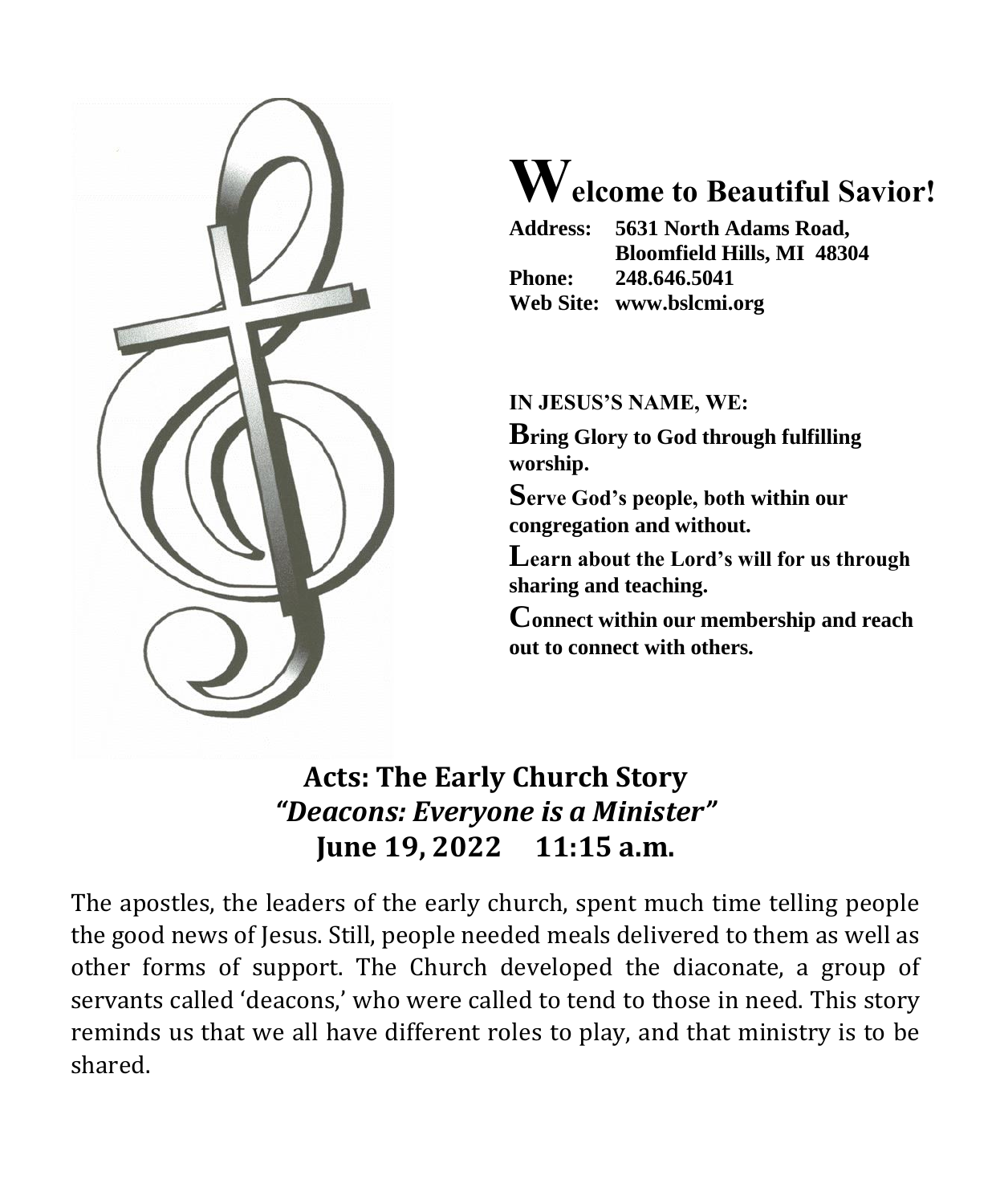P: Pastor C: Congregation A: Assistant Minister

# **ORDER OF WORSHIP**

*Altar Flowers in Loving Memory of Sue Hoffman*

**GATHERING WORSHIP MUSIC** *"My Hope is in You"*

# **WELCOME AND ANNOUNCEMENTS**

*(Please stand as you are able.)*

# **CONFESSION AND FORGIVENESS**

**GATHERING SONG** *"Rising"*

### **PRAYER OF THE DAY**

- P: Let us pray. O Lord God, we bring before you the cries of a sorrowing world. In your mercy set us free from the chains that bind us, and defend us from everything that is evil, through Jesus Christ, our Savior and Lord.
- **C: Amen.**

# **BEAUTIFUL SAVIOR MISSION STATEMENT**

- P: Although as individuals we are unique in many and various ways, we gather as a congregation for a common mission.
- **C: In Jesus's name, we:**

**Bring Glory to God through fulfilling worship, Serve God's people, both within our congregation and without, Learn about the Lord's will for us through sharing and teaching, and Connect within our membership and reach out to connect with others.**

*(Please be seated.)*

# **FATHER'S DAY VIDEO AND BLESSING**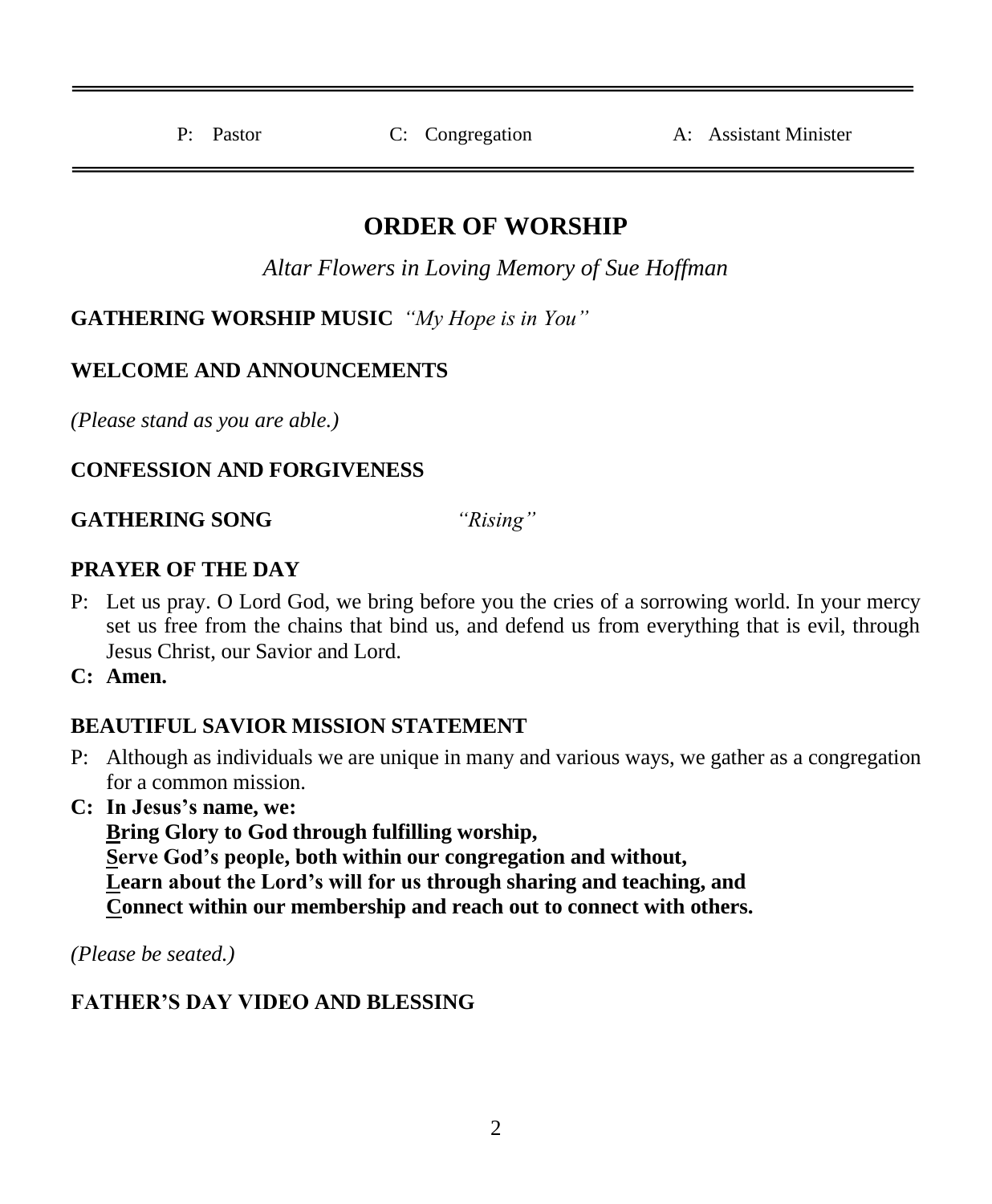#### **MEMORY VERSE** *John 16:13a* Patti Tieman

- A: Together, let us recite the memory verse:
- **C: When the Spirit of truth comes, he will guide you into all the truth, for he will not speak on his own but will speak whatever he hears.**

#### **FIRST READING** *Romans 12:3-8*

A: The first reading is from the book of Romans, the twelfth chapter.

<sup>3</sup> For by the grace given to me I say to everyone among you not to think of yourself more highly than you ought to think but to think with sober judgment, each according to the measure of faith that God has assigned. **<sup>4</sup>** For as in one body we have many members and not all the members have the same function, **<sup>5</sup>** so we, who are many, are one body in Christ, and individually we are members one of another. **<sup>6</sup>** We have gifts that differ according to the grace given to us: prophecy, in proportion to faith; **<sup>7</sup>** ministry, in ministering; the teacher, in teaching; **<sup>8</sup>** the encourager, in encouragement; the giver, in sincerity; the leader, in diligence; the compassionate, in cheerfulness.

- A: The word of the Lord.
- **C: Thanks be to God.**

#### **INTRODUCTION TO THE SECOND READING**

#### **SECOND READING** *Acts 6:1-7*

A: The second reading is from the book of Acts, the sixth chapter.

<sup>1</sup>Now during those days, when the disciples were increasing in number, the Hellenists complained against the Hebrews because their widows were being neglected in the daily distribution of food. **<sup>2</sup>** And the twelve called together the whole community of the disciples and said, "It is not right that we should neglect the word of God in order to wait on tables. **<sup>3</sup>** Therefore, brothers and sisters, select from among yourselves seven men of good standing, full of the Spirit and of wisdom, whom we may appoint to this task, <sup>4</sup> while we, for our part, will devote ourselves to prayer and to serving the word."<sup>5</sup> What they said pleased the whole community, and they chose Stephen, a man full of faith and the Holy Spirit, together with Philip, Prochorus, Nicanor, Timon, Parmenas, and Nicolaus, a proselyte of Antioch. **<sup>6</sup>** They had these men stand before the apostles, who prayed and laid their hands on them. <sup>7</sup> The word of God continued to spread; the number of the disciples increased greatly in Jerusalem, and a great many of the priests became obedient to the faith.

- $A^{\dagger}$ . The word of the Lord.
- **C: Thanks be to God.**

*(Please stand as you are able.)*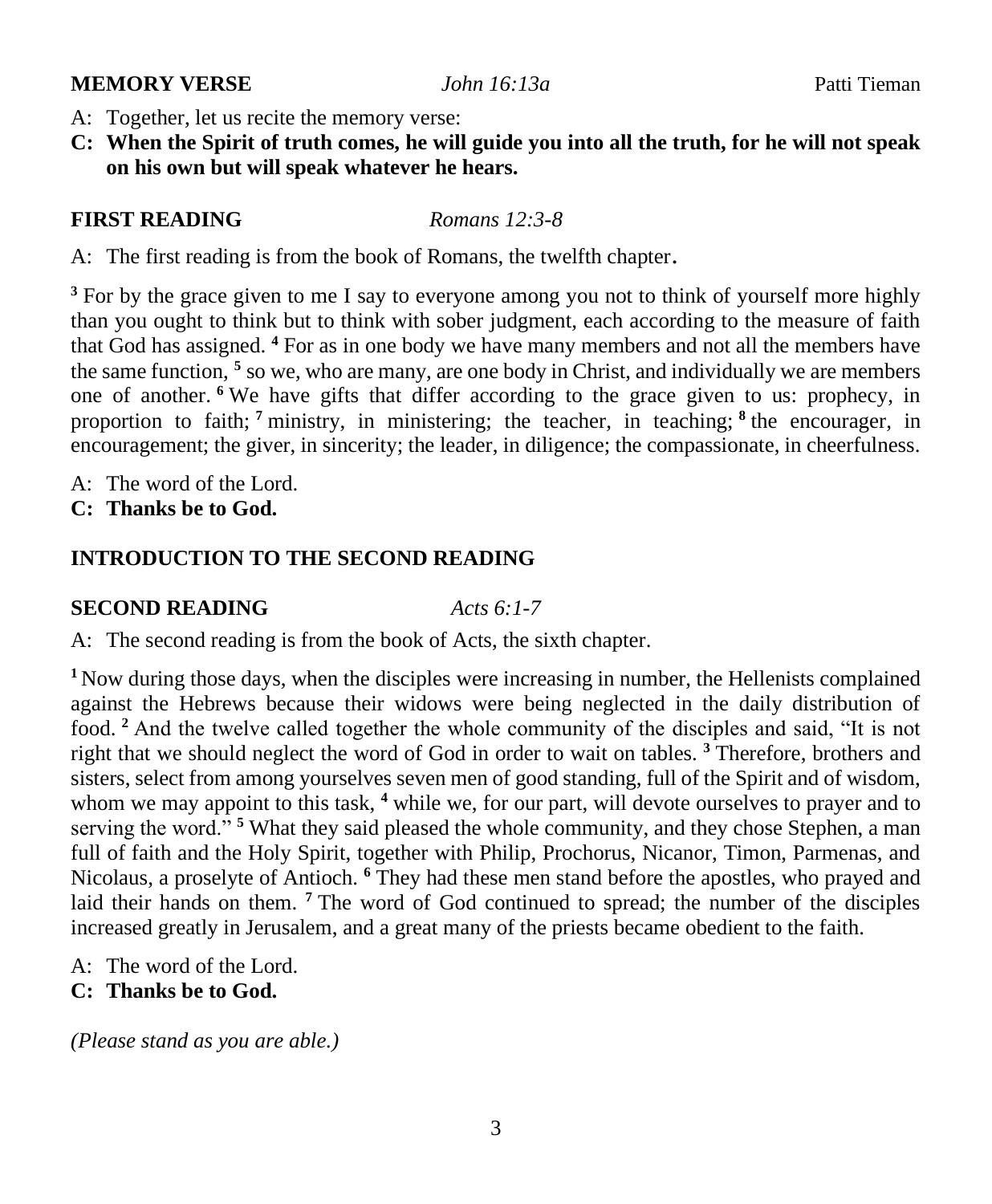#### **GOSPEL** *Luke 10:1-12*

P: The Holy Gospel according to St. Luke, the tenth chapter.

# **C: Glory to you, O Lord.**

**<sup>1</sup>**After this the Lord appointed seventy-two others and sent them on ahead of him in pairs to every town and place where he himself intended to go. **<sup>2</sup>**He said to them, "The harvest is plentiful, but the laborers are few; therefore, ask the Lord of the harvest to send out laborers into his harvest. **<sup>3</sup>** Go on your way; I am sending you out like lambs into the midst of wolves. **<sup>4</sup>**Carry no purse, no bag, no sandals, and greet no one on the road. **<sup>5</sup>**Whatever house you enter, first say, 'Peace to this house!' <sup>6</sup> And if a person of peace is there, your peace will rest on that person, but if not, it will return to you. **<sup>7</sup>**Remain in the same house, eating and drinking whatever they provide, for the laborer deserves to be paid. Do not move about from house to house. **<sup>8</sup>**Whenever you enter a town and its people welcome you, eat what is set before you; <sup>9</sup> cure the sick who are there, and say to them, 'The kingdom of God has come near to you.'**<sup>10</sup>**But whenever you enter a town and they do not welcome you, go out into its streets and say, **<sup>11</sup>**'Even the dust of your town that clings to our feet, we wipe off in protest against you. Yet know this: the kingdom of God has come near.' **<sup>12</sup>**I tell you, on that day it will be more tolerable for Sodom than for that town.

P: The gospel of the Lord.

**C: Praise to you, O Christ.**

*(Please be seated.)*

**SERMON** Rev. Dr. Niklaus C. Schillack, Senior Pastor *"Deacons: Everyone Is a Minister"*

*(Please stand as you are able.)*

**SONG OF THE DAY** *"The Potter's Hand"*

#### **THE CREED**

P: God has made us God's own people through our baptism into Christ. Living together in trust and hope, we sing our faith:

*"This I Believe"*

#### **PRAYERS OF THE CHURCH**

A: United in Christ and guided by the Spirit, we pray for the church, the creation, and all in need.

*A brief silence.*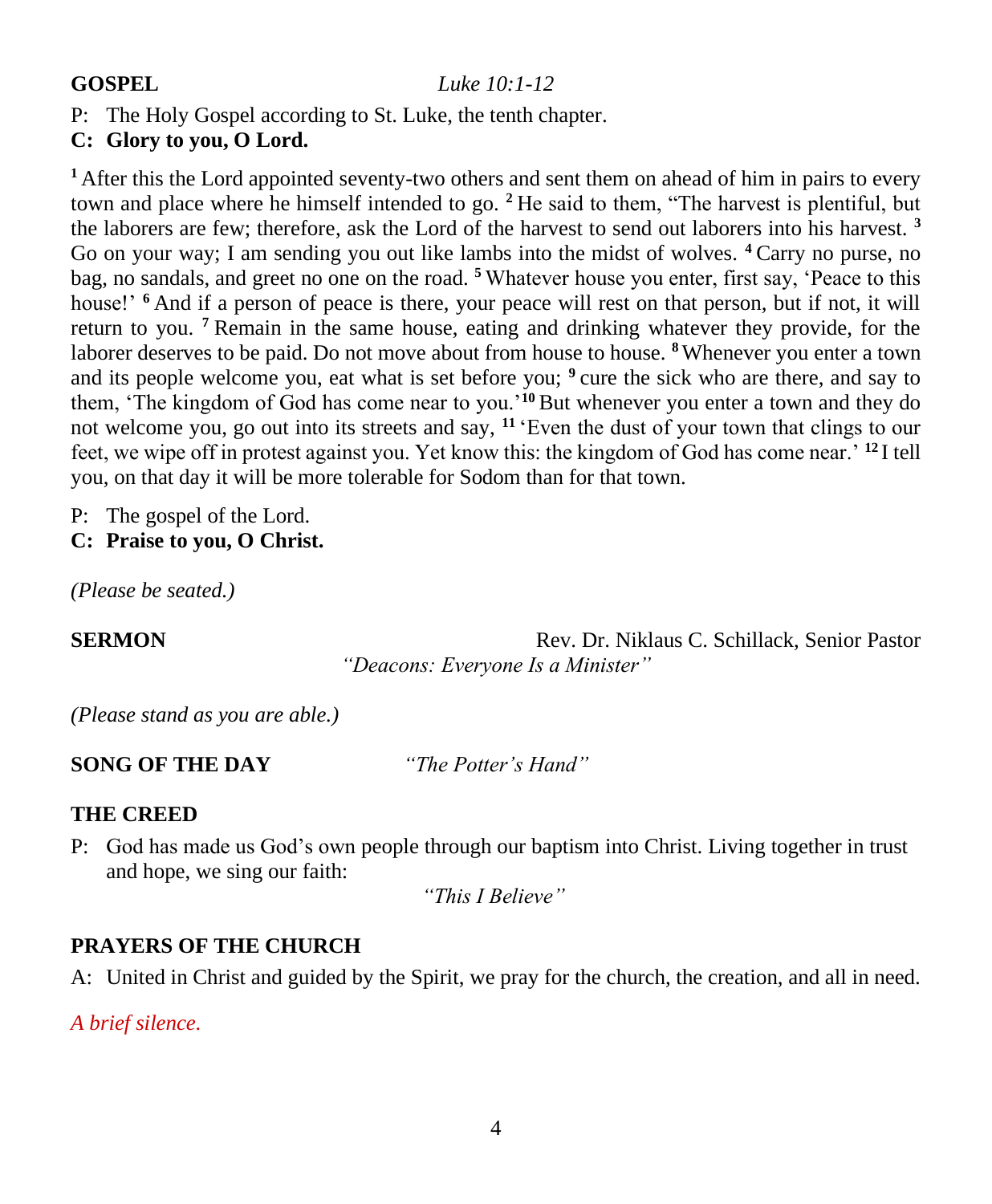A: Holy God, you hear the cries of those who seek you. Equip your church with evangelists who reveal the continuous call of your outstretched hands and your promises of a home in you. In your mercy,

# **C: Lord, hear our prayer.**

A: You hear the cries of the earth. Restore places where land, air, and waterways have been harmed. Guide us to develop and implement beneficial sources of energy and food production. In your mercy,

### **C: Lord, hear our prayer.**

A: You hear the cries of those who are marginalized or cast out. Guide us continually toward the end of oppression in all its forms. Bring true freedom and human flourishing to all your beloved children. In your mercy,

#### **C: Lord, hear our prayer.**

A: You hear the cries of those who suffer. Come to the aid of all who are homeless, naked, hungry, and sick (especially those we now name aloud or in the quiet of our hearts). Bring peace to any experiencing mental illness, that they may clearly recognize your loving presence. In your mercy.

#### **C: Lord, hear our prayer.**

A: You hear the cries of those who celebrate and those who grieve on this Father's Day. Nurture mutual love and tender care in all relationships. Comfort those for whom this day brings sadness or longing. In your mercy,

# **C: Lord, hear our prayer.**

- A: We give thanks for the faithful departed whose lives proclaimed all you had done for them (especially those we now name aloud or in the quiet of our hearts). At the last, unite us with them as we make our home in you. In your mercy,
- **C: Lord, hear our prayer.**
- A: God of every time and place, in Jesus's name and filled with your Holy Spirit, we entrust these spoken prayers and those in our hearts into your holy keeping.
- **C: Amen.**

# **SHARING OF THE PEACE**

- P: The peace of the Lord be with you always.
- **C: And also with you.**

#### **What is the Sharing of the Peace?**

The sharing of the peace is more than a time to say, "Hello." It is an ancient tradition, dating back to the time of Jesus. Its purpose is to provide us with a chance to be at peace with one another before sharing Holy Communion. Also, it reminds us that Jesus brings us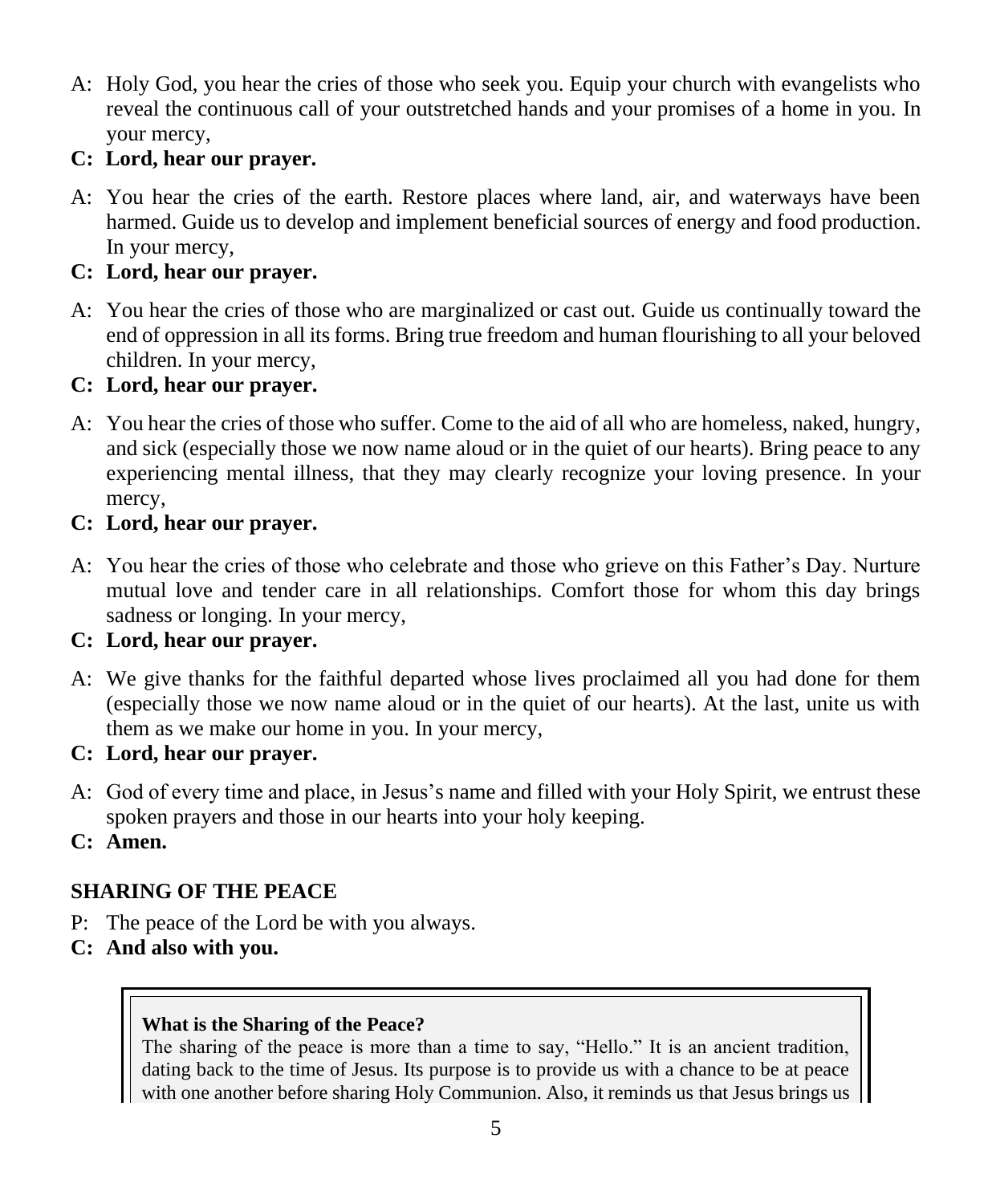closer together in Holy Communion, and that the unity he gives is stronger than anything that can divide us.

#### **How Do We Share the Peace?**

At their own discretion, people greet one another in the name of the Lord, saying, "Peace be with you" or "God's peace." Afterwards, we are seated for the offering.

*(Please be seated.)*

# **STEWARDSHIP READING** *Proverbs 18:10-11*

The name of the Lord is a strong tower; the righteous run into it and are safe. The wealth of the rich is their strong city; in their imagination it is like a high wall.

**OFFERING** *"What a Beautiful Name"*

*(Please stand as you are able.)*

# **OFFERING PRAYER**

- P: Together, let us pray:
- **C: God of abundance: you have set before us a plentiful harvest. As we feast on your goodness, strengthen us to labor in your field, and equip us to bear fruit for the good of all, in the name of Jesus. Amen.**

# **THANKSGIVING AT THE TABLE**

- P: In the night in which he was betrayed, our Lord Jesus took bread, and gave thanks; broke it, and gave it to his disciples, saying: Take and eat; this is my body, given for you. Do this for the remembrance of me. Again, after supper, he took the cup, gave thanks, and gave it for all to drink, saying: This cup is the new covenant in my blood, shed for you and for all people for the forgiveness of sin. Do this for the remembrance of me.
- **C: Amen.**

# **LORD'S PRAYER**

- P: Lord, remember us in your kingdom and teach us to pray ...
- **C: Our Father, who art in heaven, hallowed be thy name, thy kingdom come, thy will be done, on earth as it is in heaven. Give us this day our daily bread; and forgive us our trespasses, as we forgive those who trespass against us; and lead us not into temptation, but deliver us from evil. For thine is the kingdom, and the power, and the glory, forever and ever. Amen.**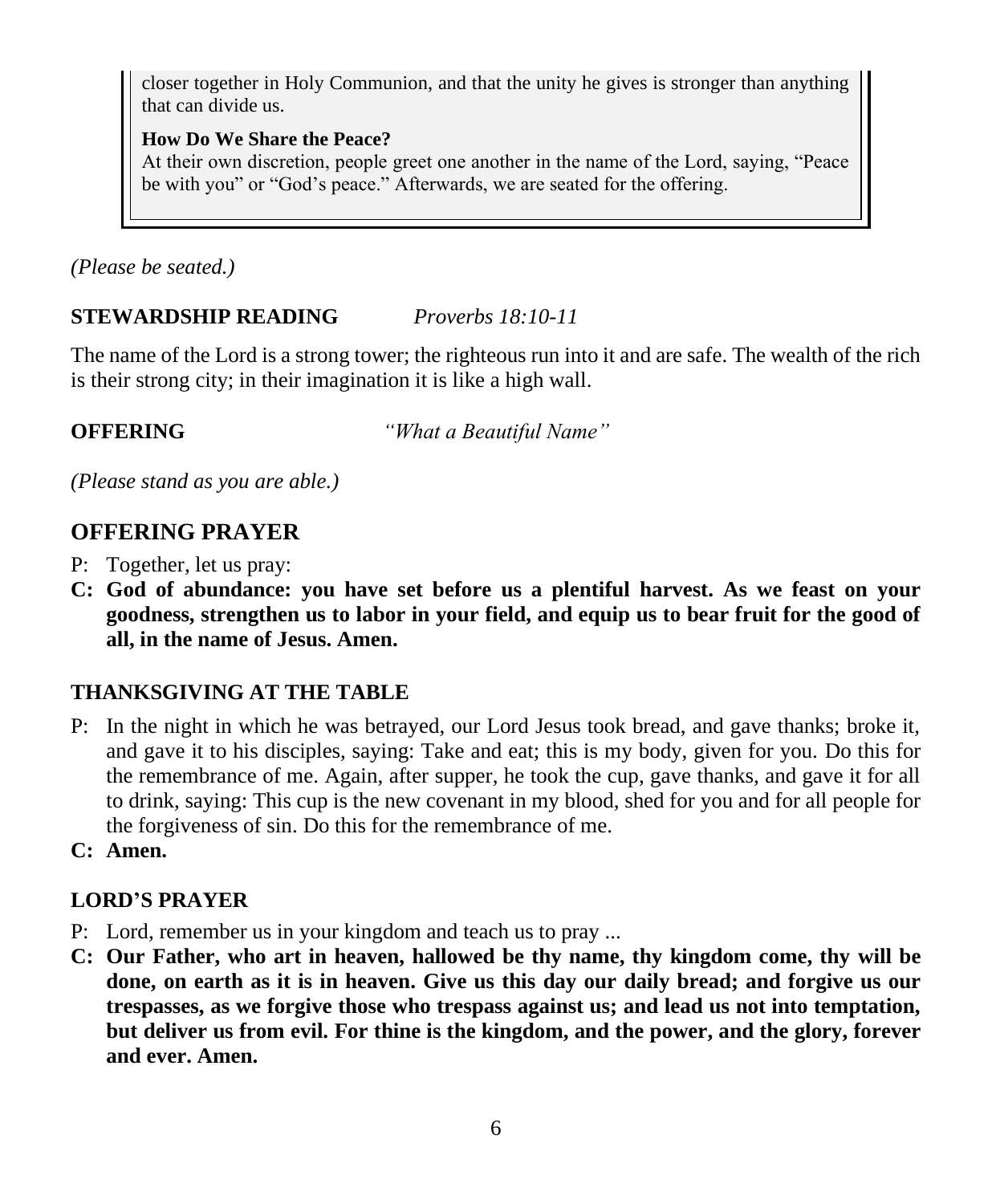### **HOLY COMMUNION**

#### **POST HOLY COMMUNION BLESSING**

P: May the Body and Blood of our Lord Jesus Christ strengthen you and keep you in his grace. **C: Amen.**

#### **SUMMARY OF WORSHIP**

*(Please be stand as you are able.)*

**SENDING SONG** *"I Will Trust in You"*

#### **DISMISSAL**

- P: Go in peace and serve the Lord.
- **C: We will! Thanks be to God!**
- P: And next time …
- **C: … we'll invite a friend!**

*We thank you for worshiping with us today.*

*We hope to worship with you again in the near future!*

# *Many thanks to all those on our tech team for making this livestream service possible.*

Liturgy from Sundays and Seasons.com. Copyright © 2022 Augsburg Fortress. All rights reserved. Reprinted by permission under Augsburg Fortress Liturgies Annual License #SAS021097.

New Revised Standard Version Bible, copyright 1989, Division of Christian Education of the National Council of the Churches of Christ in the United States of America. Used by permission. All rights reserved.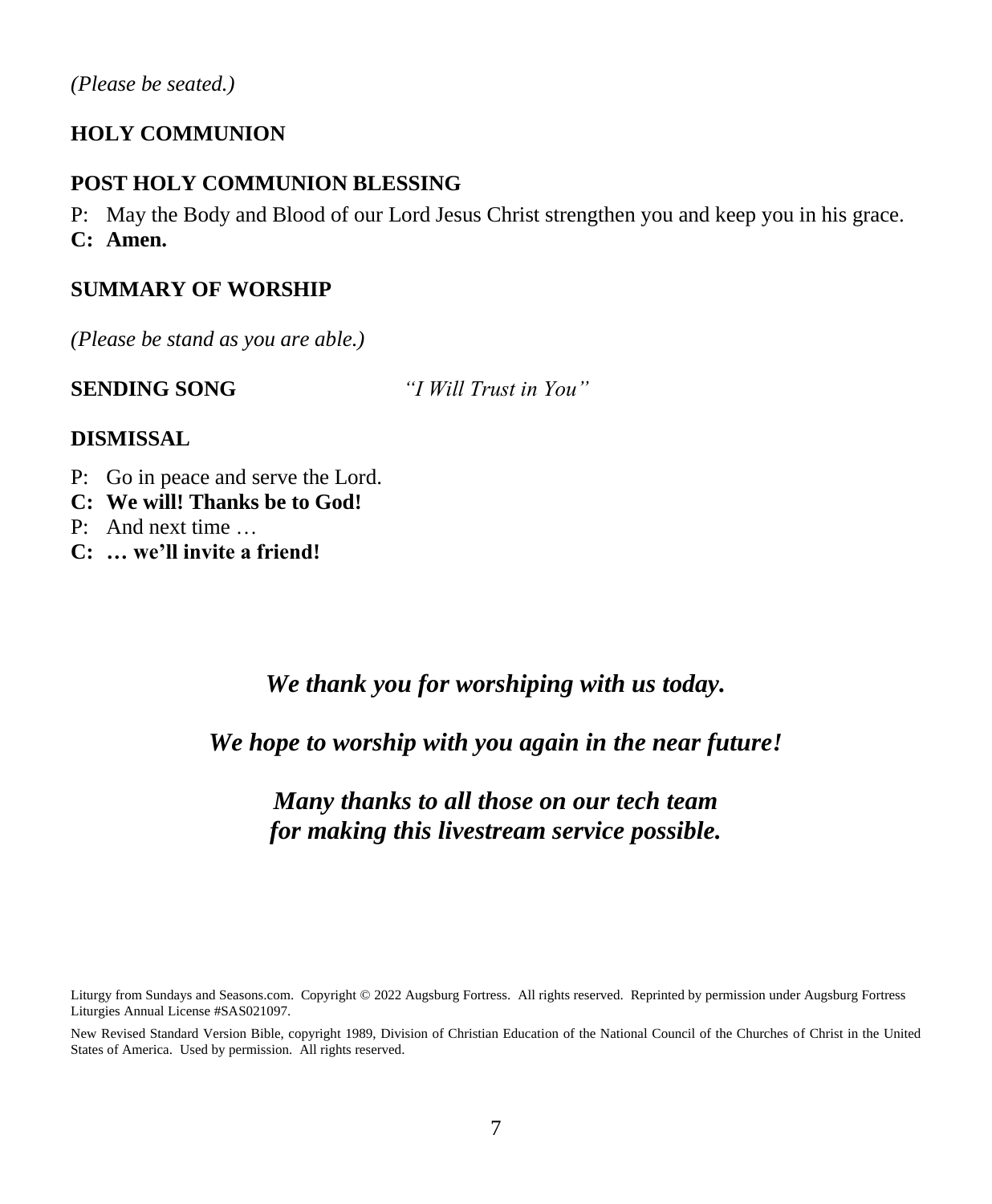### **HELPFUL INFORMATION**

WORSHIP OPPORTUNITIES – The 9:00  $& 11:15$  a.m. worship services will be livestreamed through our website and YouTube pages. People can gather with us in the Sanctuary at 9 a.m. to worship in a more traditional style in person. We offer a more contemporary style worship service at 11:15 a.m. People can also worship in their homes with the livestream at 9 or 11:15 a.m., as well as access the recording of either service any time after worship concludes.

On the third Sundays of the month, we will offer a Service of the Word for Wholeness at 10:15 in our Chapel. This twenty-minute service gives you an opportunity to receive and give support for wholeness and strength. The Word will be spoken with laying on of hands and anointing with oil. We will pray for those in need by name, receive personal prayer, and share in the fellowship of others in need.

#### **SERVING THIS MONTH**

| June 5  | <b>Annette George</b> | June 5    | Ted George  |
|---------|-----------------------|-----------|-------------|
| June 12 | Brian Rusher          | June $12$ | Jeanine Rus |
| June 19 | Patti Tieman          | June 19   | Emery Schi  |
| June 26 | David Lochner         | June $26$ | Jeanine Rus |
|         |                       |           |             |

#### **Readers PowerPoint**

| June 5  | <b>Annette George</b> | June 5    | Ted George             |
|---------|-----------------------|-----------|------------------------|
| June 12 | Brian Rusher          | June 12   | Jeanine Rusher         |
| June 19 | Patti Tieman          | June 19   | <b>Emery Schillack</b> |
| June 26 | David Lochner         | June $26$ | Jeanine Rusher         |

| June 5  | Brian Rusher/Jim Kershner   | June 5  | <b>Brian Rusher</b> |
|---------|-----------------------------|---------|---------------------|
| June 12 | Tom Ingram/Christian Arnold | June 12 | Max Tognetti        |
| June 19 | Brian & Max Tognetti        | June 19 | <b>Barb Barbour</b> |

June 26 Brian Rusher/Jim Kershner

#### **Ushers Communion Assistants**

| June 5  | <b>Brian Rusher</b> |
|---------|---------------------|
| June 12 | Max Tognetti        |
| June 19 | <b>Barb Barbour</b> |
| June 26 | <b>Brian Rusher</b> |